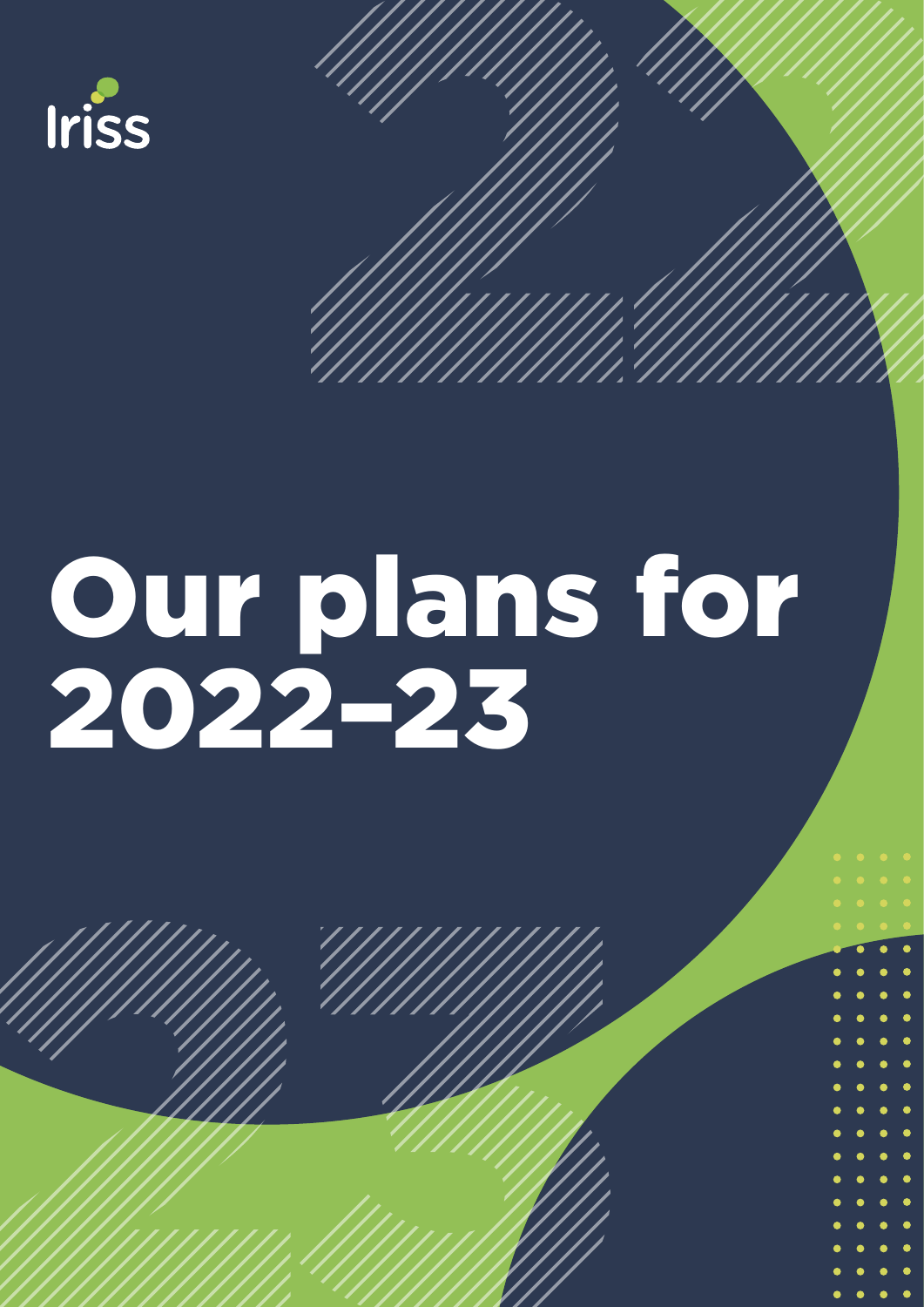## Our plans for 2022–23

This year we will continue to build on our work to help people, workers and organisations in social work and social care in Scotland to use knowledge and innovation to make positive change happen.

This plan is informed by what you told us and also reflects the aspirations set out in our strategy 2021–24.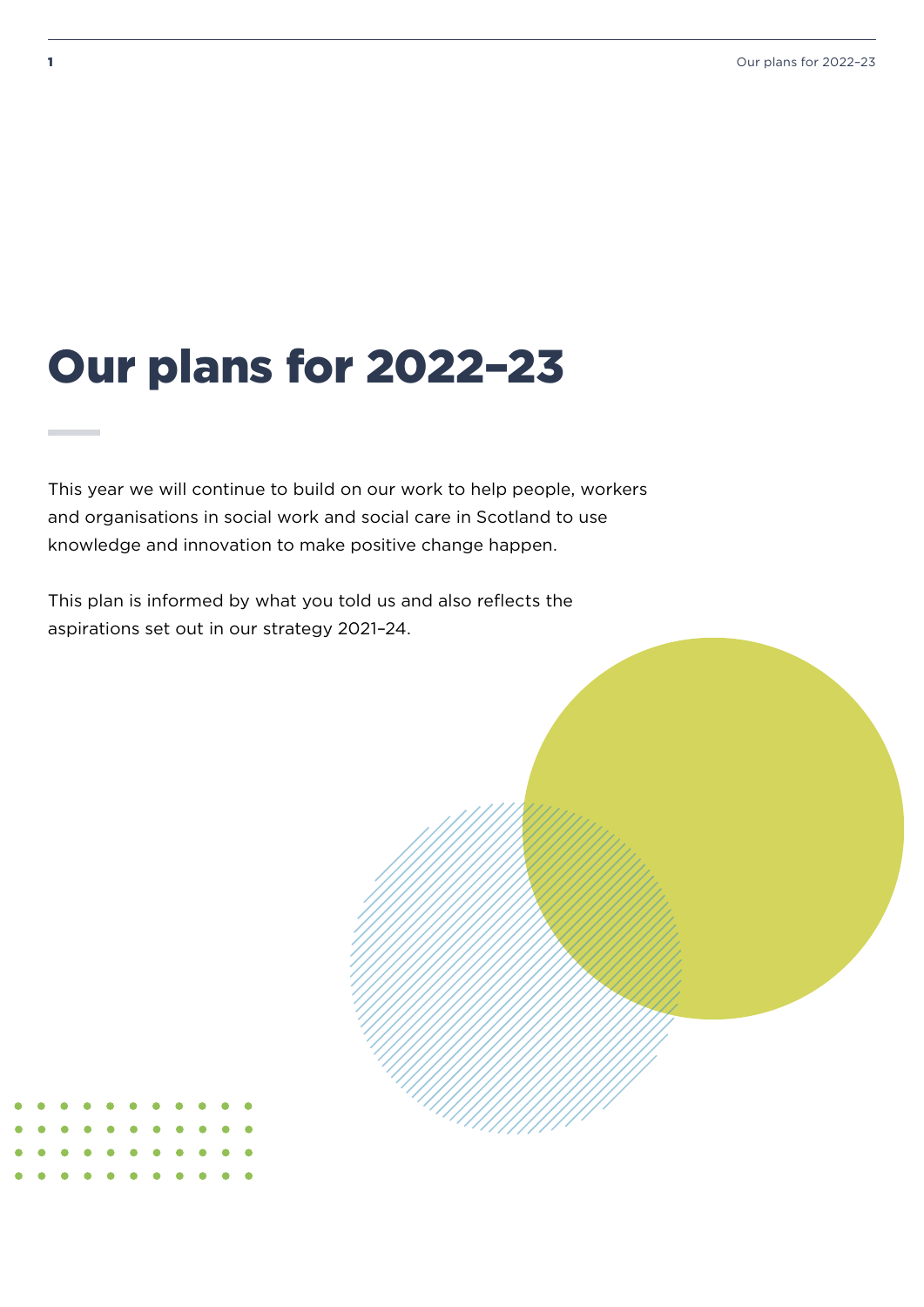## What you told us

In December 2021 we asked you about your needs and priorities and how you thought we could help. We identified **eight areas of need** – difficulties that get in the way of social work and social care supporting people to live their best lives. The eight areas are:

#### Staffing

- Recruitment and retention
- Support and supervision
- Burnout
- Lack of career pathways
- Lack of finance and capacity for training

#### Processes

- Bureaucracy is out of control
- Budgets determine decisions

System shock and recovery

during the pandemic

• Policy and processes can feel unsafe and driven by austerity

• COVID-19 impact on staffing and the capacity to provide safe, effective support to people • Moral injury experienced by workers unable to arrange or provide the support people needed

#### Capacity

- A chronic lack of investment
- Short-termism
- Procurement reform
- Poor pay and conditions

#### Purpose

- The role of social work is unclear lack of distinct identity
- Voices are unheard
- Difficulty securing an effective feedback loop to local and national government on what is working and not working about current reform initiatives

#### Value

- Parity of esteem, resourcing and pay between social work and social care and the NHS
- Removal of competition and reform of procurement and commissioning

#### Practice

- Develop better trauma-informed and relationshipbased practice
- More time with people and less time on paperwork
- Reversing austerity driven approaches; reducing shame and improving effectiveness

#### Policy

- Address the complex and fragmented policy environment that doesn't focus enough on implementation
- You described being overwhelmed with current initiatives and fearful of change
- The working and policy environment was seen to lack focus on learning, evaluation, and knowledge on what is working and how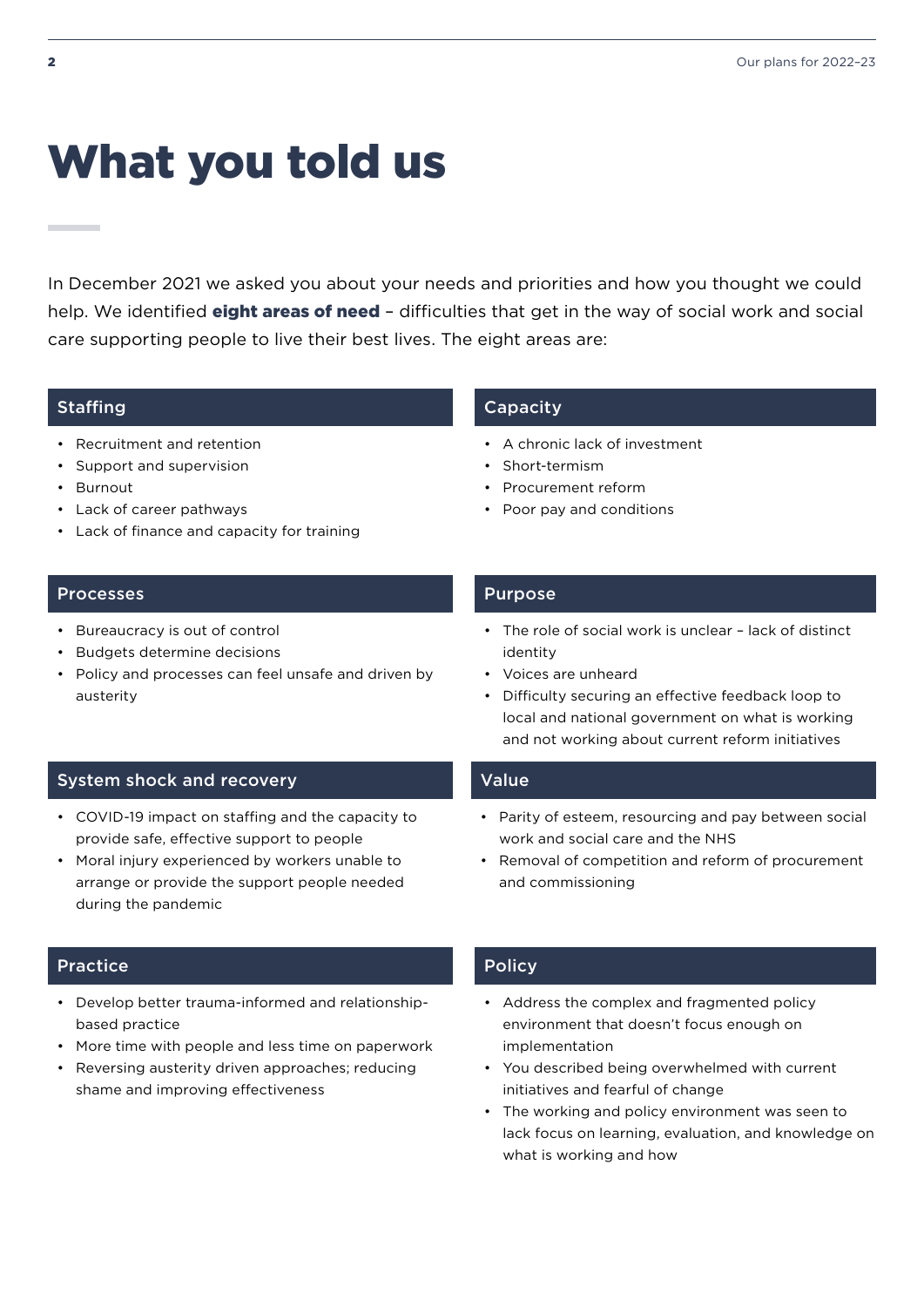## How Iriss can help

You want us to focus most on:

 $\sim$ 

- Innovation in social work and social care support, in particular change at whole system level
- Supporting teams to *improve practice*
- Changing social work processes

You also told us to:

- Think through the implications for social work and social care of the **National Care Service**
- Do more cross-organisational collaboration
- Develop more effective social work and social care leadership
- Make commissioning and procurement work better for people

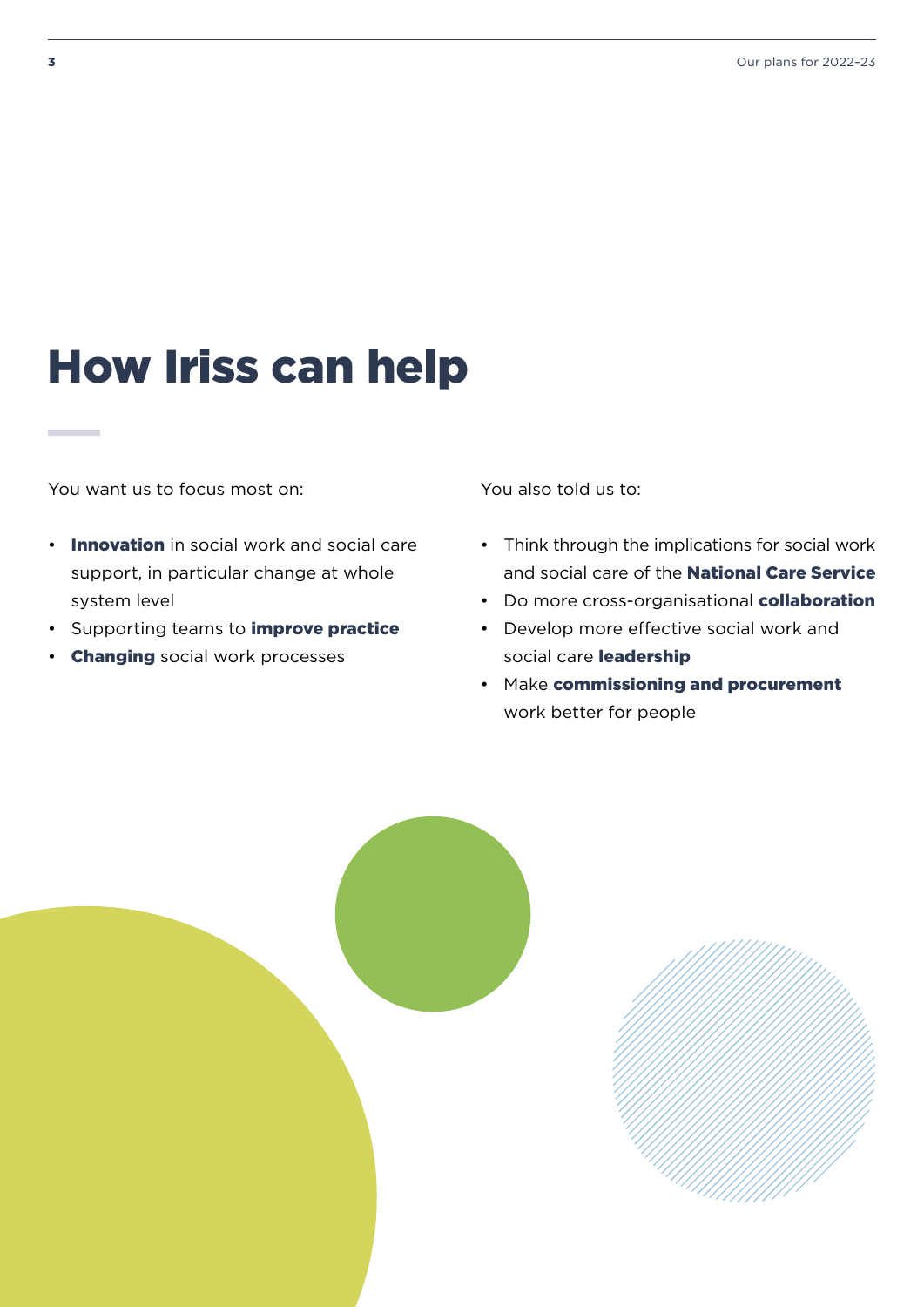#### Support innovation and change

You said that we could help most effectively by supporting you to innovate and change your practice.

Some asked us to identify workers who want to make change locally and support them through coaching and facilitation. Others identified a gap in Scotland for new ideas, ways of thinking and practical support for change. They wanted Iriss to promote practical ideas for areas of work that are difficult, for example, assessment processes, and to create team and organisational cultures that drive good practice.

#### *"Getting people to stop talking about change and start doing it."*

People saw this as particularly important to the development of the National Care Service (NCS.) They wanted Iriss to make sure that supported people and worker experience and ideas were linked into any higher level policy changes in this area.

#### Improve connections and facilitate networks

Some described Iriss as an 'honest intermediary' between the sometimes competing interests of organisations, sectors and representative bodies. Iriss' role was viewed primarily as a facilitator that ensured collaboration and co-production in both practice and policy.

### Improve knowledge-informed practice

You requested more sharing of innovation in practice – webinars, seminars and spaces for open and frank discussion. In particular, we were asked to offer safe space for leaders at all levels to innovate without fear of being wrong.

*"Keep doing what you do well, promoting open discussion, safe spaces, innovative ideas about practice and sharing information."*

#### Research, data and information

You asked that we assist in reducing the gap between academic findings and the realities of practice, and help to facilitate and showcase actual practice change. In particular, we were asked to highlight evidence in areas where the evidence base is unclear, vague, contested or weak.

*"Bring evidence into the otherwise nebulous/vague world of words that is social care policy and systems change."*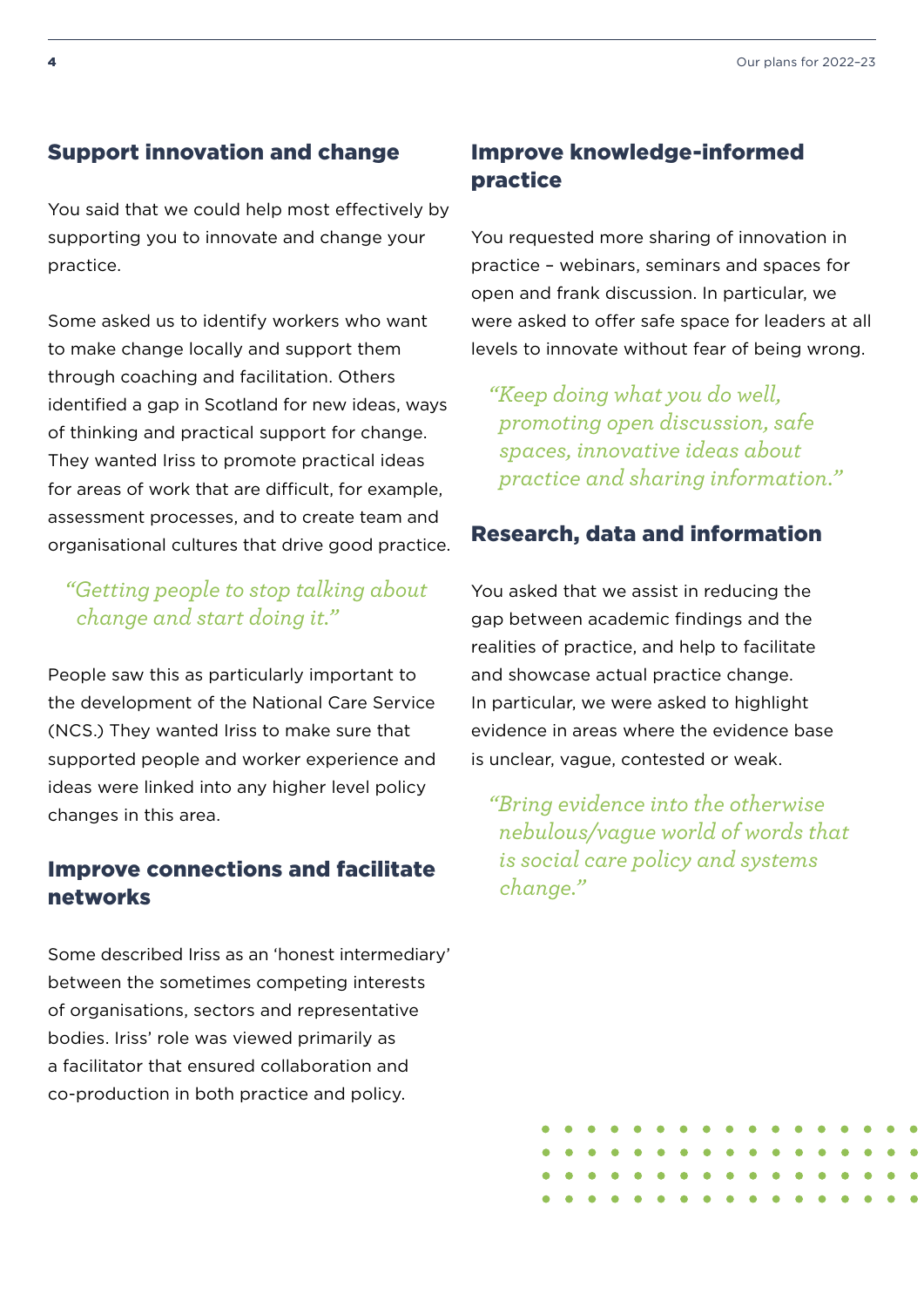

## Our workplan

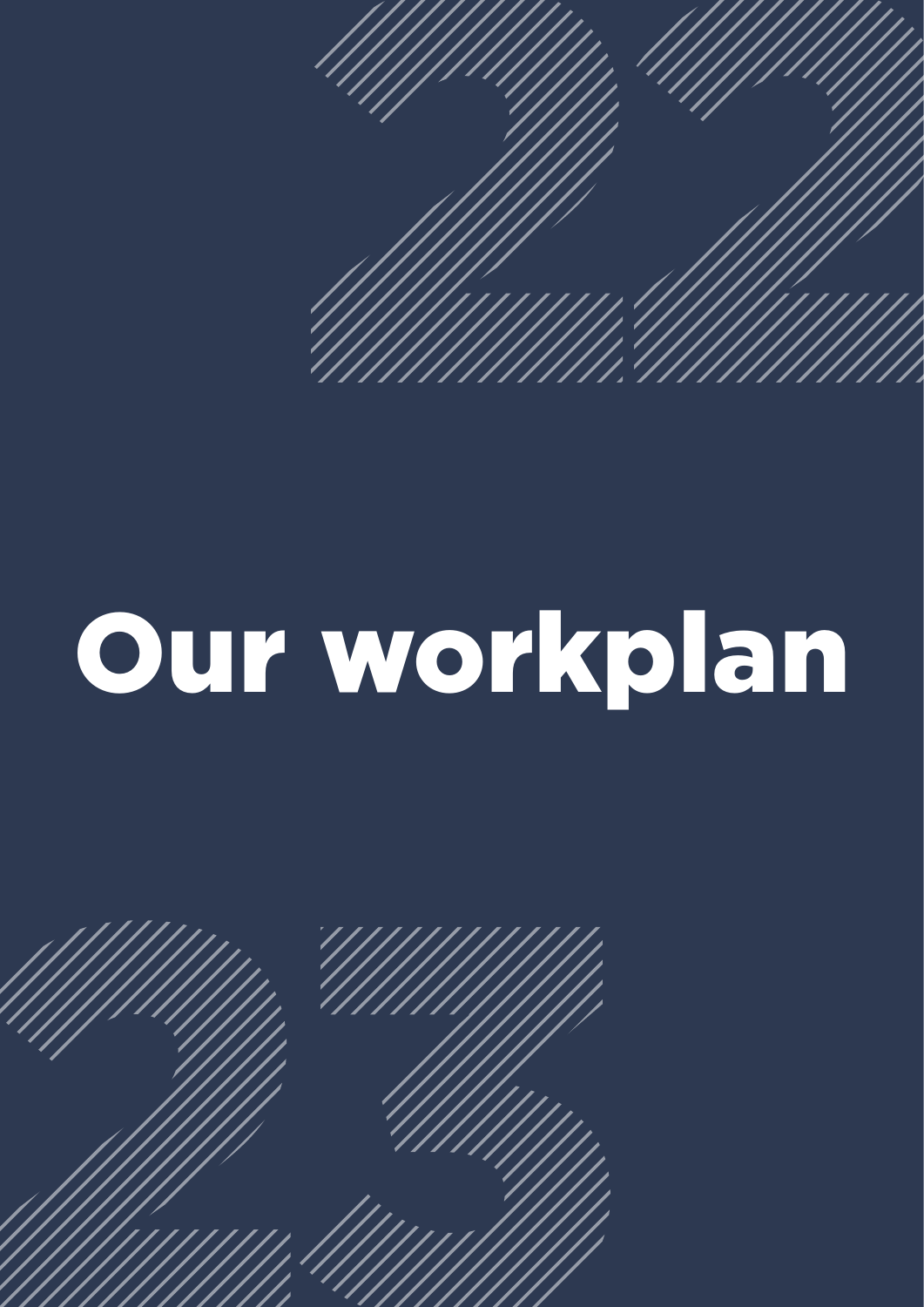

We support people, workers and organisations to innovate and explore

## Innovation and change

You tell us that the system you are working in often stops you from doing your best work and so we want to address that. Bureaucracy, poor processes, poor commissioning and procurement practice, and finance driven decision-making are just some examples of parts of the system you would like us to help you change.

This year we will:

- Increase our activity and involvement amongst the sector, and make this engaged project and partnership working the core of our activity as an organisation.
- Work with a number of local statutory, third, and independent sector delivery partners, as well as national partners, on projects focusing on the areas of: service redesign, process change, organisational collaboration, and job design.

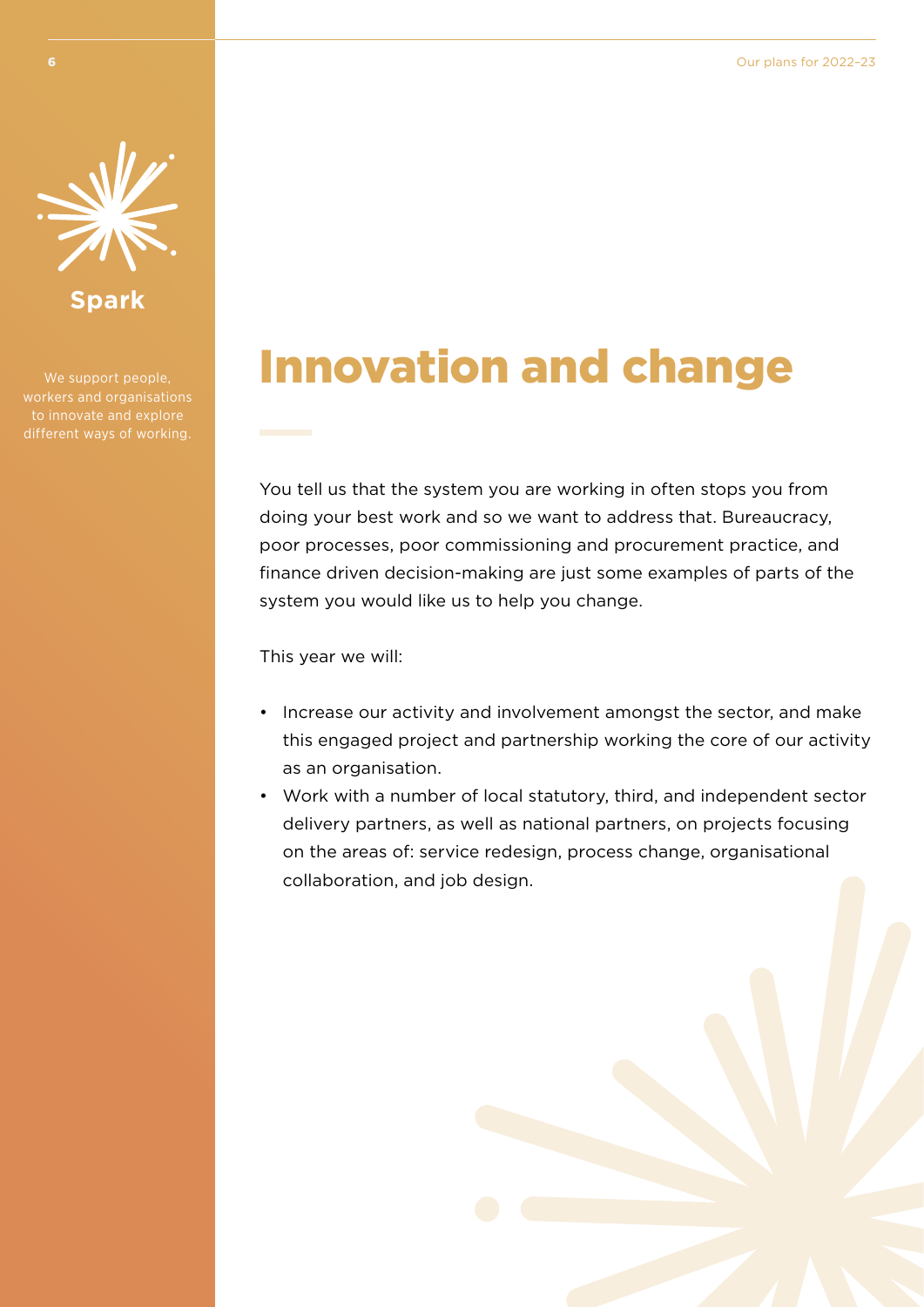### **Reflect**

We create the conditions for knowledge-based practice and decision making.

## Practice support

You believe it is important that our current problems are not inadvertently baked into the developing National Care Service (NCS), but that new ideas and thinking are critical to making the NCS a success.

This year we will:

- Continue to explore and support the use of Human Learning Systems – an approach that starts with the belief that public service exists to support human freedom and flourishing – to reform public services for the better.
- Support people to use our course on ethical commissioning to build their skills, confidence and knowledge in commissioning for people and purpose.
- Run a series of workshops to identify, share and analyse new and innovative ideas for what social work and social care could look like within the NCS.
- Continue to develop and promote our learning and training materials in key areas of Adult Support and Protection (ASP). These include learning and development for workers conducting large-scale investigations; convening case conferences and involving people and their families effectively in the adult support and protection process.
- Create new resources in priority areas in response to the upcoming joint inspection report. This will include further work on large-scale investigations (LSI) and the use of chronologies (a way of setting out key events in a timeline) to support good understanding and decision making within the ASP process.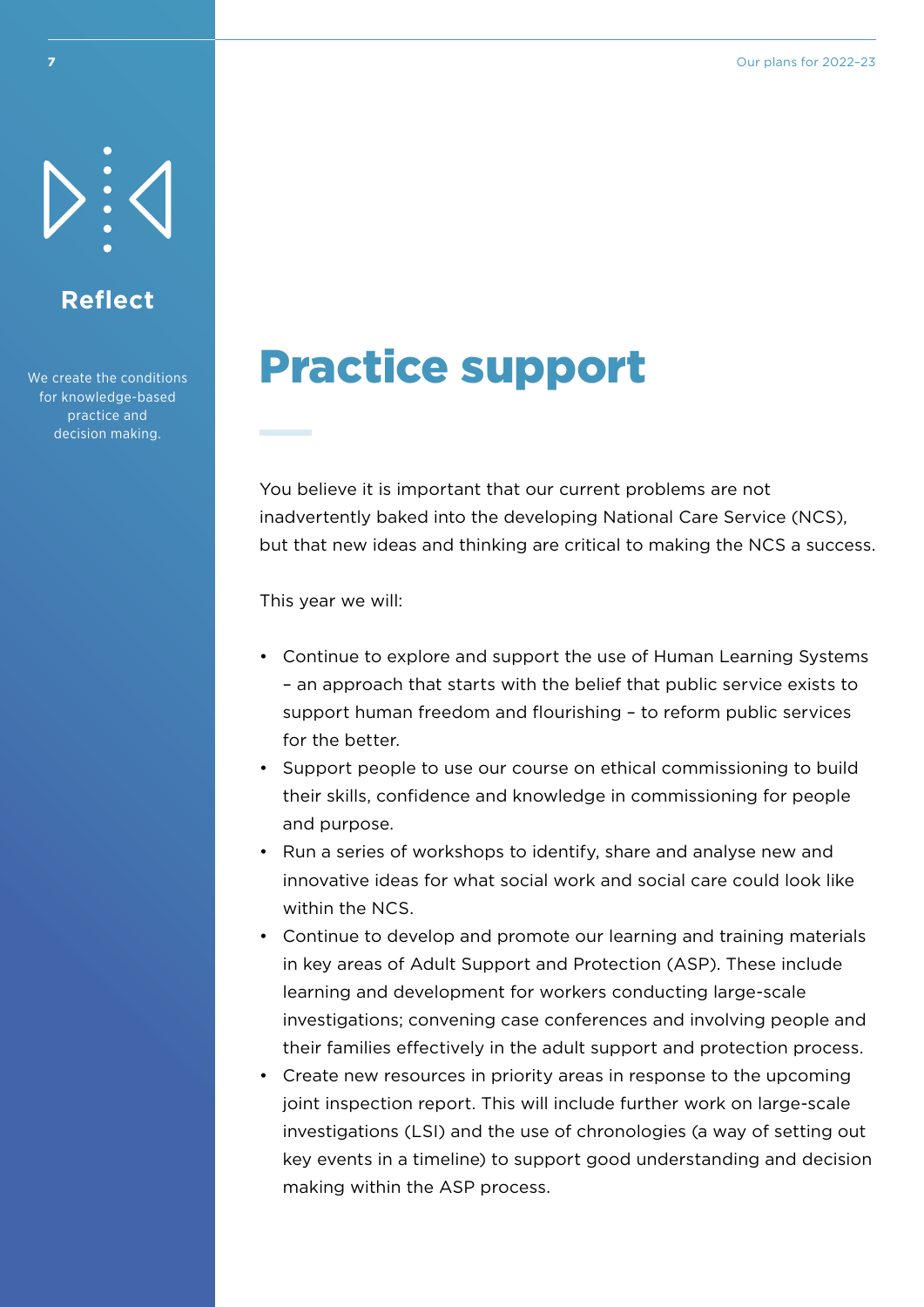## Better use of data

Building on sector need in data and information, this year we will:

- Work with the Scottish Association of Social Work (SASW) to synthesise a range of recent surveys and other data to build an understanding of what will help social workers develop the future role of social work.
- Trial our new evidence offer, responding to areas of work where the evidence is lacking, partial or highly contested.
- Continue our work supporting Adult Support and Protection colleagues to make best use of the data and information they collect through the development of a minimum dataset, and provide analysis support for existing reporting. In addition, we will host the National Adult Protection Coordinator role on behalf of the Scottish Government, integrating the role into our wider work.
- Compile and collate a summary of the Chief Social Worker Officer annual reports.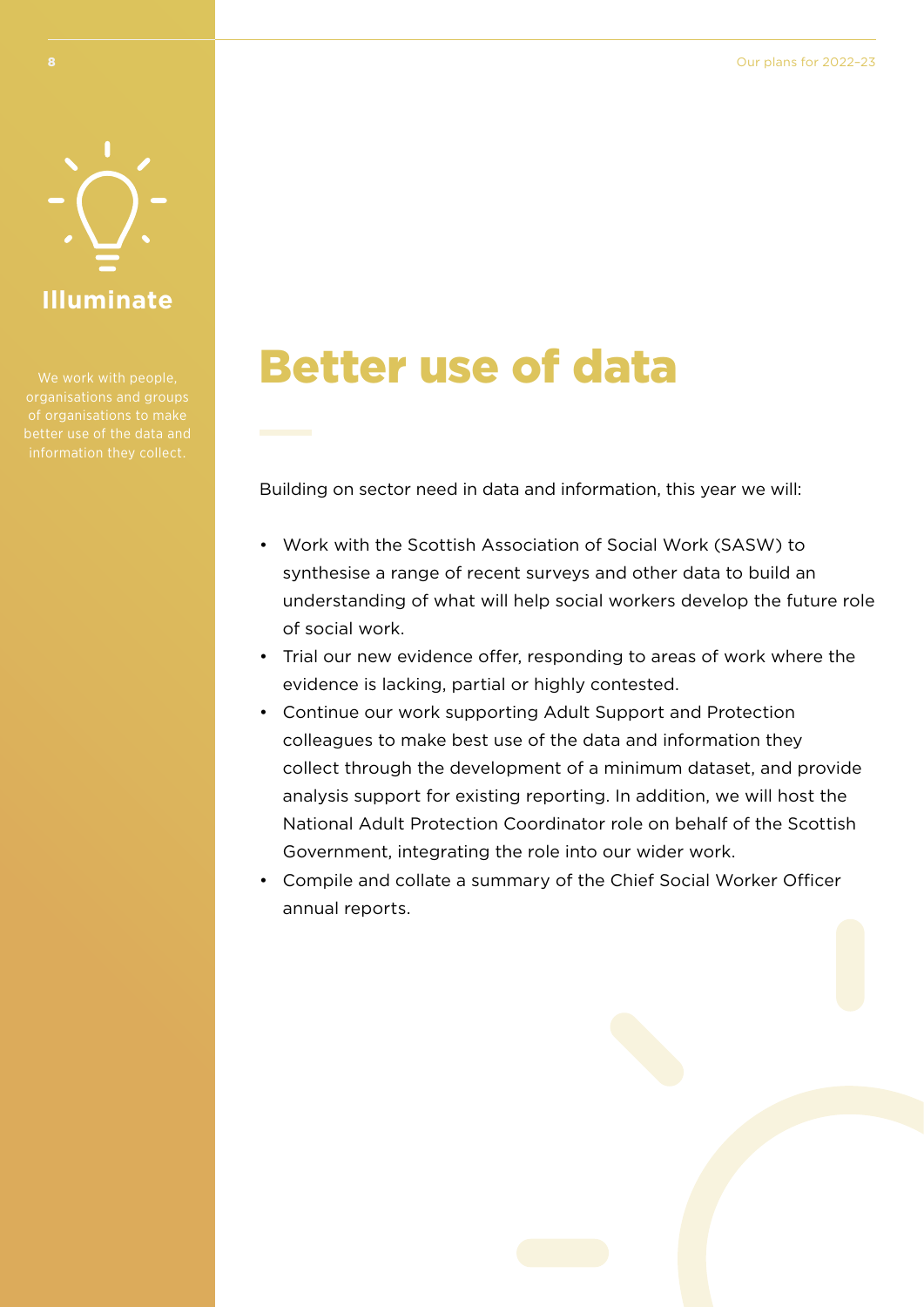

We bring different types of knowledge together, making it accessible and useable for workers.

## Find and use evidence

You told us that you use Iriss' resources for practice improvement and for planning. You also said that there was more we could do to make our resources relevant and easy to use.

This year we will:

- Share and communicate innovation and change, and practice ideas through our Iriss.fm podcast.
- Provide evidence for practice development and planning through our Evidence Search and Summary Service.
- Provide an overview of the evidence available on priority areas of policy and practice through our Insights series.
- Make use of Iriss' legacy of evidence products, bringing them together to identify key themes, messages and actions for innovation and change in social work and social care.
- Bring together interested and skilled people to develop a strategy for innovation in social work and social care, setting out the conditions we need to put in place for high-quality practice and innovation to flourish.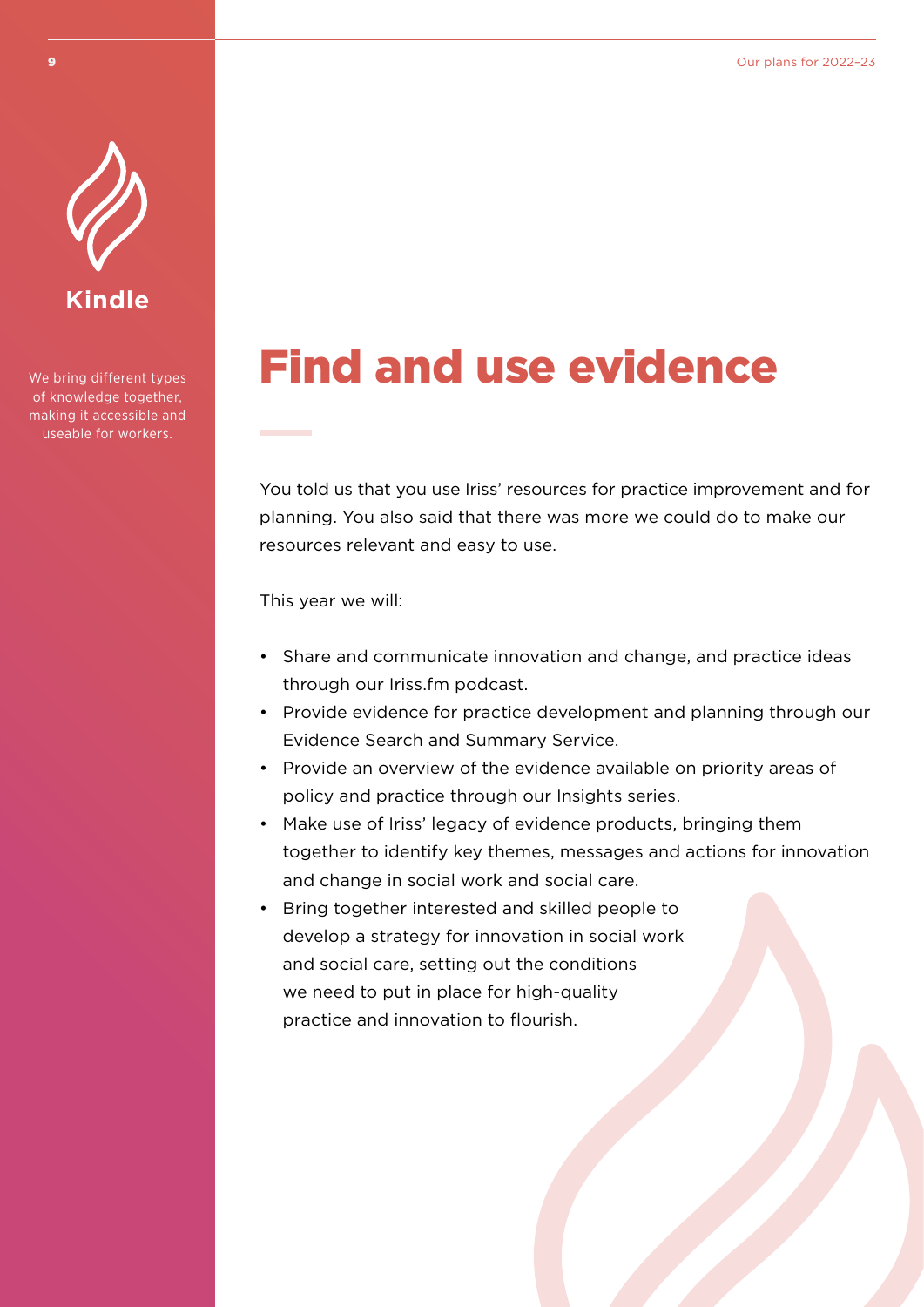# **Stream**

We work with people, workers and organisations to make use of digital for learning, development and innovation.

## Digital support

We will continue to create websites and other digital resources for teams and organisations and ensure that Iriss has the digital tools to deliver its work. Alongside this, we will make sure that our own online products and resources are as engaging and accessible as possible.

This year we will review our digital offer and develop it for the sector.

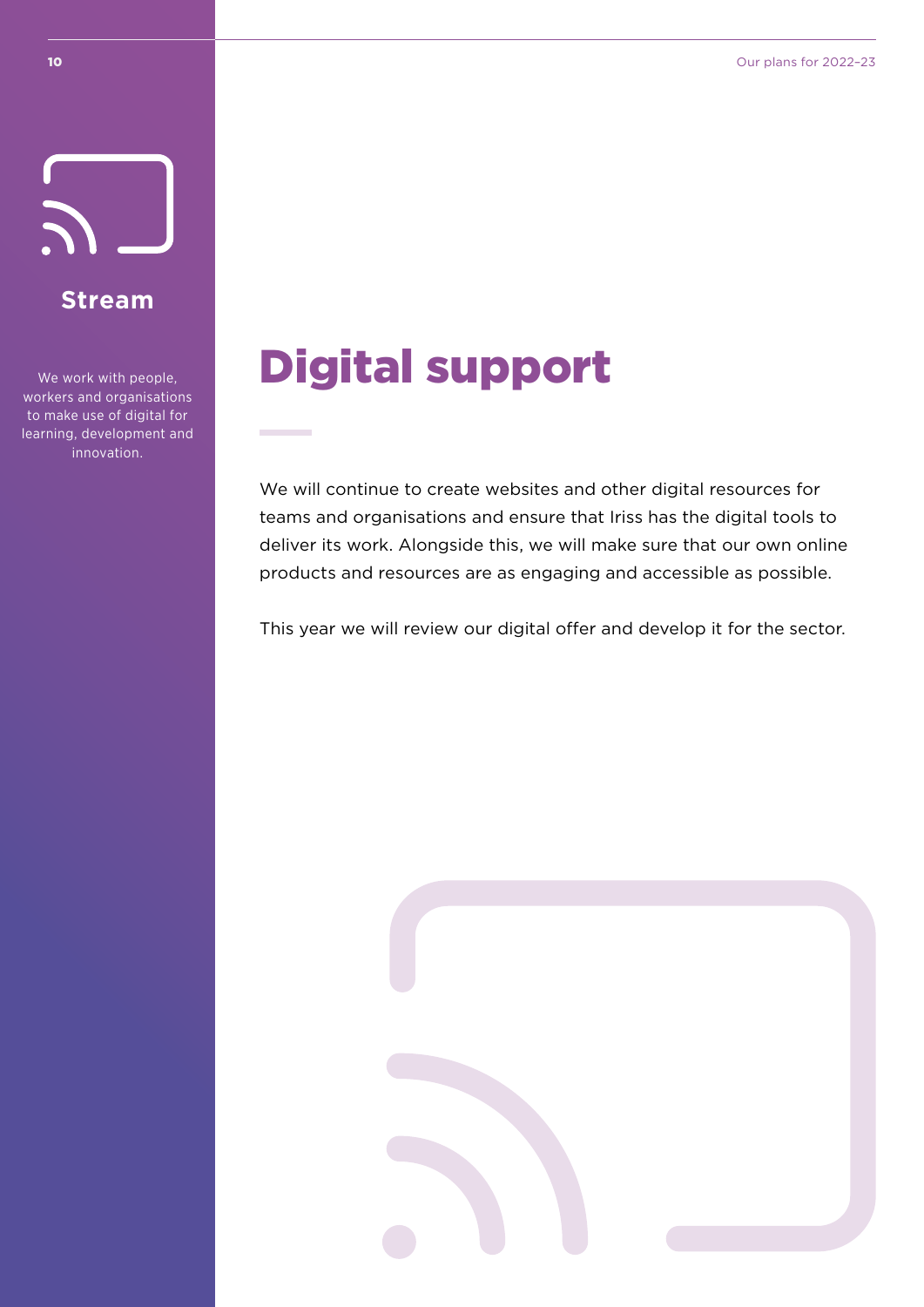$\bullet$ 

## We want to hear from you

Are you interested in something you've read in this year's plan? Or would you like to partner with us on a piece of work? Get in touch:

### **[enquiries@iriss.org.uk](mailto:enquiries%40iriss.org.uk?subject=Iriss%20strategy)**

Published: May 2022 **[www.iriss.org.uk](http://www.iriss.org.uk)**